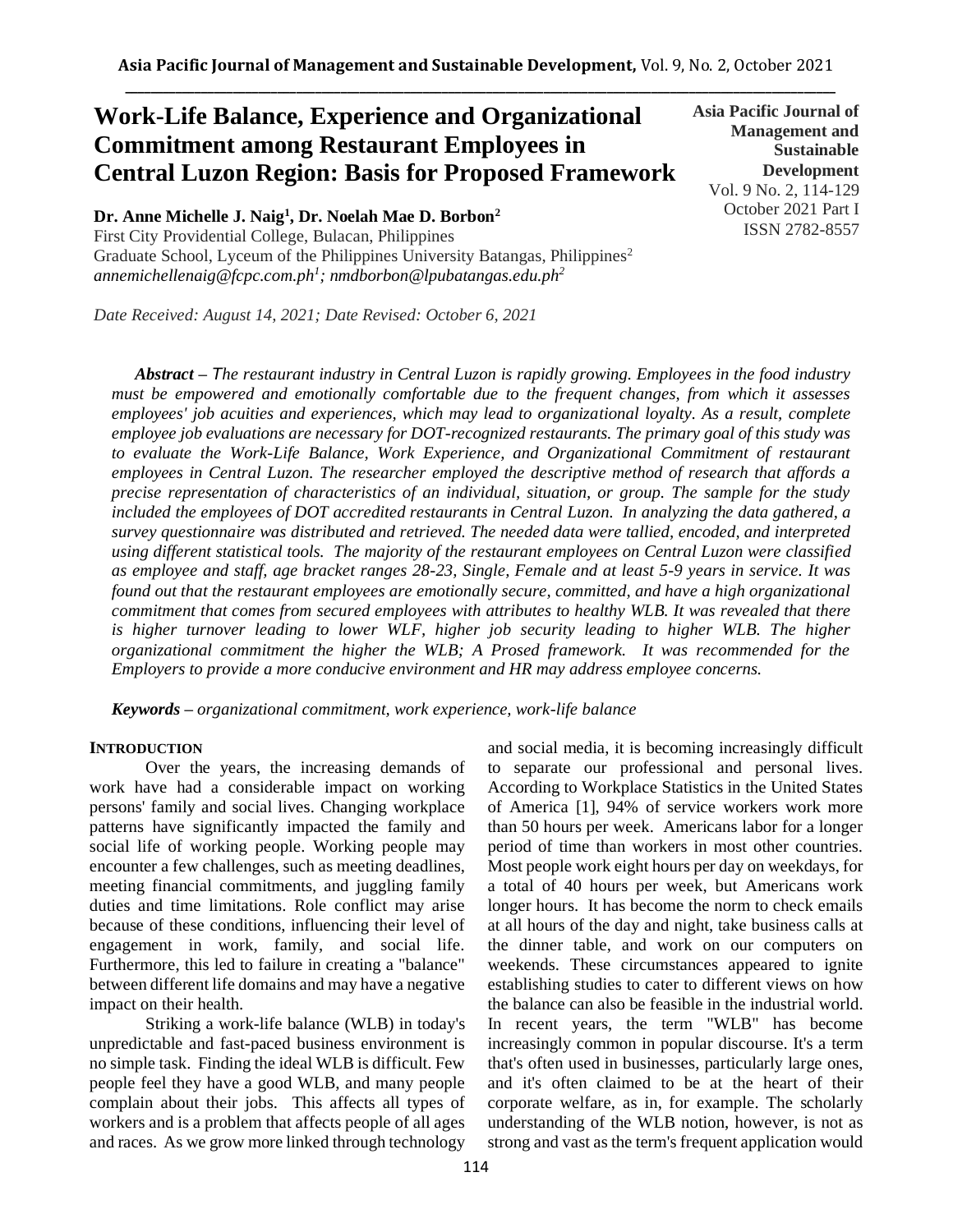suggest. WLB theoretical advancement has not kept up with the concept's appeal, according to researchers.

The concept of finding a balance between personal and professional life dates back to the late 1800s when laws in both the United States and the United Kingdom limited the number of hours that individuals may be compelled to work each week. During the nineteenth century, both countries implemented new regulations limiting working hours and requiring required leave for specific occurrences such as delivery and illness. Ideally, WLB is achieved when there is no conflict between work and other obligations. It's a set-up that makes it possible for both factors to work in harmony. Both the company and the employee should try to ensure that the employee's personal life is not jeopardized for the sake of increased productivity. However, as time passed by, WLB has been defined in several different ways. However, the main idea stems from the regions' achievement and amusement, both of which appear to be quite simple. Based on the above, work-life balance may be described as a phenomenon that happens when people are satisfied with their lives. Thus, various cultures of WLB have emerged as well depending on the pressing need of the industry.

Likewise, the stress in the service industry is substantially higher than in other sectors due to the increased competitiveness, as well as the need to stay ahead of the competition to be successful. Employees in the service sector are expected to execute many functions in demanding work situations. The stress in the service industry is substantially higher than in other sectors due to the increased competitiveness, as well as the need to stay ahead of the competition to be successful. Regardless, employees find it difficult to bear the burden of overworked labor, which has negative consequences in the workplace, affecting both, directly and indirectly, personal life, mental wellbeing, and health. Workplace stress, workplace conflicts, and overloaded work all influence a person's personal and professional life. One of the most difficult aspects of working in the hotel and food industry is juggling work schedules and shifts. One-third of participants found that overburdened work and family duties had a strong tendency to lead them to lose sleep or substantially diminish their energy levels, according to one study. This results in everything from more sick days to slower workers, perpetuating the cycle. Not suitable for a job requiring a fast-paced line or handson service. Furthermore, 38 percent of employees have missed life events such as birthdays and anniversaries due to a lack of work-life balance. This penetrates more studies to better propose underlying proactive solutions that will address how to have a better work experience (WE) among employees who will be more committed, loyal, and engaged to the company to further provide resolutions given consideration and appropriate resource allocation to provide a high quality of human service and delight among employees.

Although there are workers or personnel who are well educated and supervised in terms of their talents, experience, personalities, and relationships such as empathy or compassion, reliability, openness, and courteousness, people who work in the hospitality industry must be always inspired and mentally secure because workers must be empowered and emotionally secure at all times, motivation and job satisfaction in the hospitality sector has been researched using a variety of tools and demographics. According to George [2], employee satisfaction levels might be correlated with customer satisfaction to assist identify the link between happy workers and pleased consumers. It is critical to understand these factors because they can have a significant impact on businesses and the implementation of initiatives aimed at employee engagement and customer loyalty. Having a balanced cycle of living among employees is instrumental in creating such a secure atmosphere for all the employees.

Employees' WLB refers to the condition of dividing time and resources between work, personal, and social roles, and commitments, which is a constant struggle for all employees. Aside from that, employee's experiences must be considered, as it encompasses everything from big marks and personal interactions to infrastructure, physical work, environmental consciousness, social contact, and other potentially influencing influences. Finally, considering employees' conditions leads to a better understanding of organizational commitment (OC), which is defined as an employee's psychological attachment to their company. This is crucial in establishing the employee's relationship with the company and assessing the employee's importance to the company, which is a measure of the employees' loyalty to the company.

Though these social norms have started in the American and European regions, it has been an existing fact that these types of situations are also being experienced by 1.3 billion workers in the Asia-Pacific region. One of the great sources of workforce and labor is the Philippines. In terms of cultivating a workforce that is content with the balance between their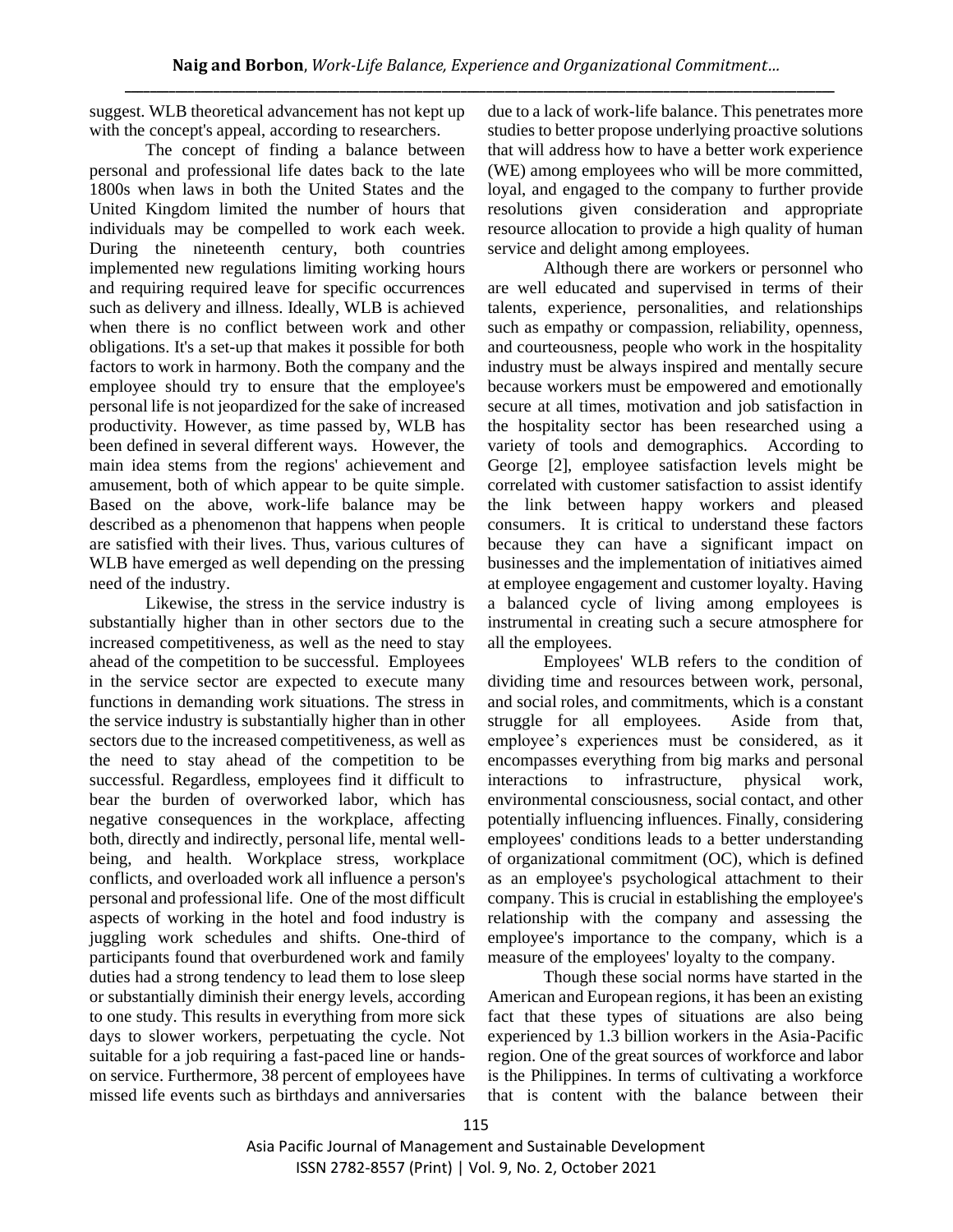professional and personal responsibilities, the Philippines is well ahead of its Southeast Asian neighbors. Although it leaves a great impression on the world, Filipino workers do also experience poor WLB especially those who are in the service-oriented industries and those who are in regions that are struggling with the best practices and local approaches to be utilized in maintaining the work-life balance.

Specifically, as per Philippine Statistics Authority [3], Central Luzon had 4.48 million individuals in the workforce and has shown upgrades in its business circumstance. In 2006, the business rate remained at 89.4% and expanded to 92.2% in 2015. Underemployment stays a test in the area. From 13.8% in 2006, the underemployment rate diminished to 7.8% in 2009; in any case, it expanded to 13.5% in 2015, which was almost a similar level in 2006. Another test is the higher unemployment rates in Central Luzon contrasted with the public normal all through the enough said. This is presumably because other experienced employees are being relocated in the region which increases the competition, also, other local employees are opting to work in the Metro since they are experiencing poor treatment and weak job satisfaction. Due to a lack of work-life balance among Central Luzon employees, the Department of Labor and Employment (DOLE) Region 3 provincial office claimed it has granted over 16,000 testaments for forced detachment in the region in July 2020. In addition, employees in the stated region were polled on their job satisfaction and loyalty to the company. It examines substantial differences in respondents' work satisfaction when grouped according to demographic characteristics, as well as the significant differences in participants' organizational commitment when grouped according to demographic factors. In terms of demographics, as well as the important link between job satisfaction and organizational effectiveness, commitment [4]. When categorized by sex, years of service, and age, the findings demonstrated that there are considerable disparities in job satisfaction. When categorized by years of service and age, however, considerable disparities in OC exist. Furthermore, a substantial, positive link was discovered between job satisfaction and OC. This is relevant to the study's main goal, which is to learn how the demographics of Region III's workforce approach work-life balance.

This necessitates an understanding of how restaurant employees respond to work-related conditions. As a result, the purpose of this research is to look into it the significant relationship between factors influencing restaurant employees' WLB, as well as to assess their WE and OC. That is why, a study about WLB, WE, and OC among Restaurant Employees in Central Luzon Region: Basis for Proposed Framework is conducted to provide a framework and strategies based on the study's findings

## **OBJECTIVES OF THE STUDY**

This study aimed to assess the Work-Life Balance, Experience, and Organizational Commitment among Restaurant Employees in the Central Luzon Region.

Specifically, it aimed to assess the factors affecting work-life balance among restaurant employees in terms of individual, organizational, and environmental, to measure the restaurant employees' experience in terms of cognitive job insecurity, affective job insecurity, social loafing, turnover intention, co-worker support and to assess the organizational commitment among restaurant employees in terms of affective, continuance, and normative. This study would also test the significant relationship between factors affecting work-life balance, work experience, and organizational commitment. In the end, this study intended to propose a framework and strategies based on the result of the study.

## **MATERIALS AND METHODS**

## **Research Design**

The researcher used a descriptive design to collect the necessary quantitative data to develop a framework focused on factors affecting WLB, WE, and OC among restaurant employees in Central Luzon; Bulacan, Bataan, Aurora, Tarlac, Nueva Ecija, Pampanga, and Zambales.

According to Watson [5], Quantitative analysis is a term that refers to a collection of techniques for studying social phenomena using mathematical or computational evidence. It entails estimation and presupposes that the phenomenon under investigation can be quantified. It aims to look for patterns and relationships in data and to double-check the measurements made.

Considering the study of Bhandari [6], To understand ideas, thoughts, or perspectives, the qualitative analysis includes gathering and processing non-numerical data (e.g., text, video, or audio). It may be used to gain an in-depth understanding of a topic or to develop new research ideas.

## **Participants of the Study**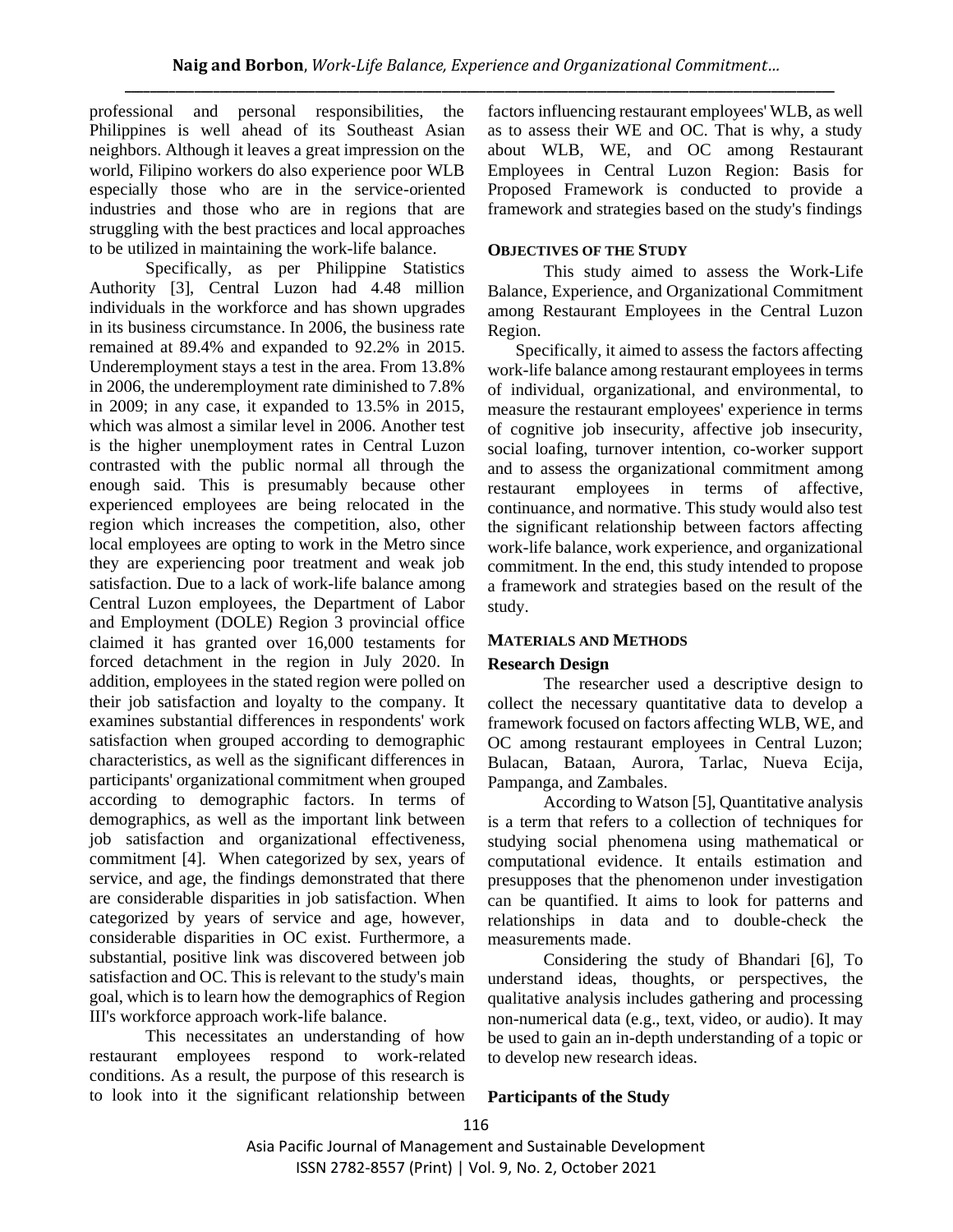According to Region 3, Department of Tourism, there were 44 accredited restaurants in Central Luzon with 671 employees. These restaurant employees in Central Luzon, including Bulacan, Bataan, Aurora, Tarlac, Nueva Ecija, Pampanga, and Zambales, are the major respondents of the study, regardless of their employment status if they are legitimately employed. Gender might be male, female, or LGBT+, and participants must be of legal age to authenticate the questions and for the researcher to assure the legitimacy of the results. Because the hospitality industry, particularly in the food and beverage section, requires a lot of time, commitment, and dedication to ensure guest satisfaction as the golden rule in providing services, the following respondents are the rightful people to share their experiences regarding work-life balance.

The respondents' work experience in an accredited restaurant in Central Luzon will help determine the most appropriate framework for the study, and the restaurant employees' organizational commitment, which is timely given the food industry's current pandemic caused by Covid 19, will provide additional information to round out the proposed framework.

To ensure the validity of the responses, the researcher coordinated with restaurants in Bulacan, Bataan, Aurora, Tarlac, Nueva Ecija, Pampanga, and Zambales of the Central Luzon Region identifying its employees to assess work-life balance in terms of individual, organization, and environmental. The work experience is based on cognitive and affective job security, social loafing, turnover intervention, and coworker support. And lastly, the organizational commitment is based on affective, continuance, and normative which focuses on the trustworthy restaurant workers.

 The researcher used the Raosoft Sample Size Calculator with a confidence level of 95% in determining the sample size. The computed sample size is 305 properly distributed to 44 Department of Tourism (DOT) accredited restaurants with 671 employees in Central Luzon. The Stratified Random Sampling with replacement method used were (65) Bulacan, (30) Bataan, (23) Aurora, (23) Tarlac, (10) Nueva Ecija, (114) Pampanga and (40) Zambales. The Replacement method was used to fill in those unavailable respondents for each province where those who declined to answer were replaced by those willing and able respondents in the same province.

# **Data Collection Instrument**

This research utilized a four-part questionnaire and managed to seek approval of the main source of the instrument used.

The first part was about the profile of the respondents in terms of job classification, age, civil status, length of service, and gender. The second part made use of an adapted questionnaire to assess the individual, organizational, and environmental factors. [7]. The third part used an adapted questionnaire to restaurant employees' experience in terms of cognitive job insecurity, affective job insecurity, social loafing, turnover intention, co-worker support [8]. And the fourth part used an adapted questionnaire to assess the three dimensions of organizational commitment, namely affective, continuance, and normative [9].

The researcher was able to submit a permission letter for the instrument tool adaptation, which was accepted. Before being sent to the respondents, the modified questionnaire was validated by experts and put through a reliability examination.

The Pilot testing of the questionnaire was completed by a group of thirty (30) survey respondents. The data was collected by the researcher, and Cronbach-Alpha was used for SPSS tools. The findings were eligible in the reliability testing, in which the researcher prepared the questionnaire distribution. The researcher utilized google Forms for fast and easy data collection due to the current situation.

# **Data Gathering Procedure**

The researcher followed the strict implementation of conducting the survey, interview, and observation.

To begin, the researcher transcribed letters, which were noted by the thesis advisor and accepted by the LPU-Batangas Graduate School Office of the Program Dean for the Department of Tourism.

To secure a copy of approved restaurants in Central Luzon, a letter was sent to the Department of Tourism, addressed to Mr. Erwin Tamayo, Accreditation and Inspection Officer of the DOT, Region III. Central Luzon. There were 44 restaurants and 671 employees on the list of accredited restaurants. Bulacan (5 restaurants with 81 employees), Bataan (5 restaurants with 66 employees), Aurora (5 restaurants and 41 employees), Tarlac (5 restaurants and 42 employees), Nueva Ecija (1 restaurant and 18 employees, Pampanga (19 restaurants and 312 employees) and last Zambales (4 restaurants and 111 employees).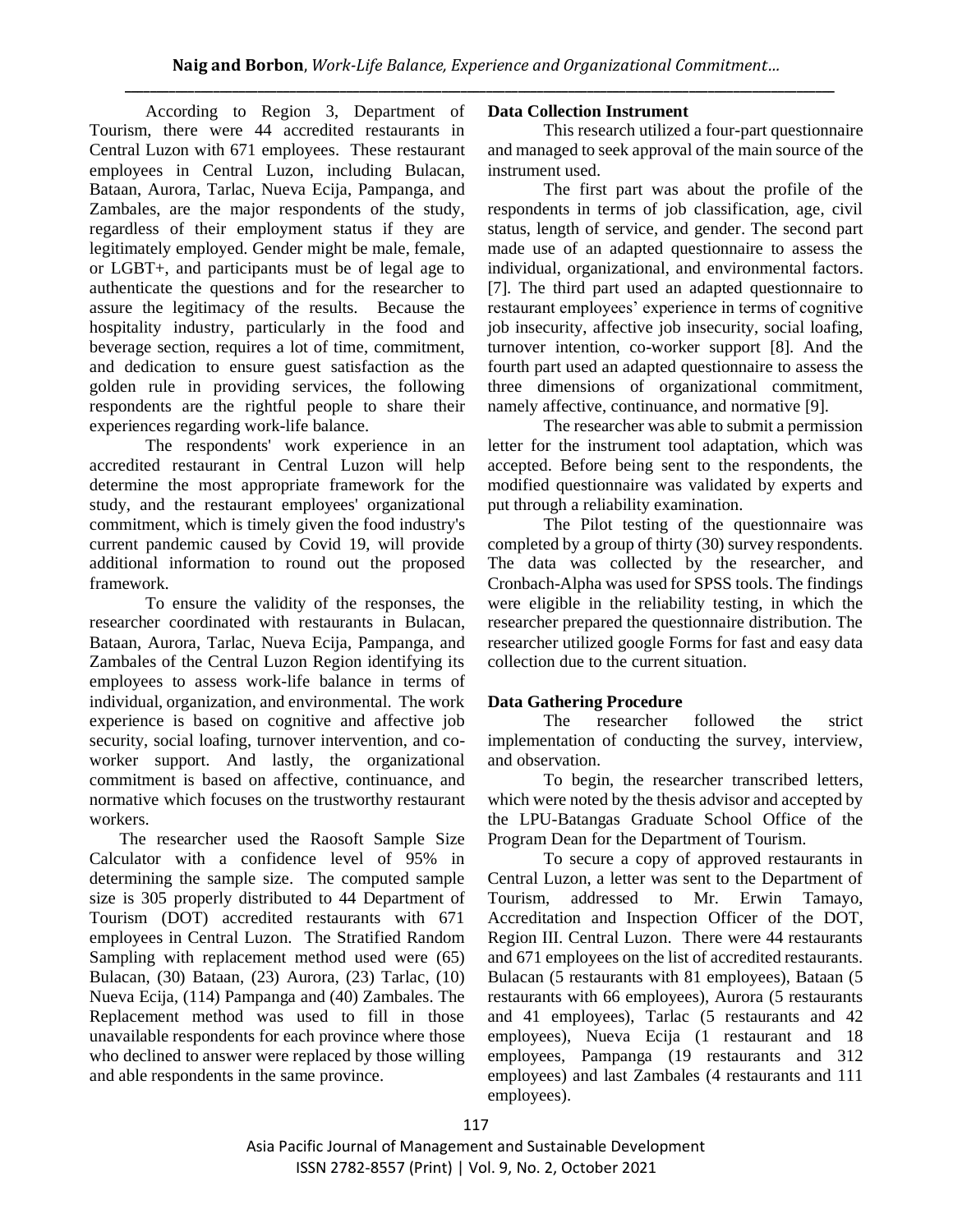Second, for the adaptation of test instruments, a letter of approval was sent to Dr. Pulhin, LPU Batangas, Department Chair of CAKO/HRA, and Dr. Gamze Eryilmaz, Associate Professor at Iskenderun Teknik University, where the submission was accepted.

Third, the 44 accredited restaurants in Central Luzon received the letter of request. The researcher was able to get responses through email while some emails were bounced, the researcher searched for the restaurant's Facebook page to contact them via phone calls and Facebook messages. Employees were given the google link included in the letter as managers/supervisors replied, and for other questions and requests, online interactive means of communication such as video call in Messenger, zoom link, google meet, and others were used. Concerning this virtual connection, the researcher was able to create a communication with the management to discuss the criterion standard necessary for those workers who would complete the questionnaire to check on respondents' credibility and authenticate their replies. To analyze and quantify its relevance with work-life balance, experience, and organizational commitment, demographic profiles must be accurately answered based on classification, age, civil status, length of service, and gender.

The data collection period began in March 2021 and ended in May 2021. The new pandemic condition has influenced the food industry. Even though the Department of Tourism (DOT) issued a list of accredited restaurants in Central Luzon; Bulacan, Bataan, Aurora, Tarlac, Nueve Ecija, Pampanga, and Zambales with a total of 671 employees, data collection proved difficult. Due to the researcher's efforts in engaging electronically with restaurant managers/supervisors, it became clear that some restaurants had closed, and others had been pressured to cut employee numbers, resulting in a decrease in the number of respondents. Most restaurant managers kept workers who had been with them for more than five years. Despite the bleak state of the food industry, the researchers' perseverance and persistence allowed for the collection of data, resulting in a total of 305 employees from Central Luzon's certified restaurants. The collected data was tallied, assessed using social scientific care and tools, and interpreted using the computed data and current literature and studies. A Statistical Adviser must verify and test the hypothesis and analysis of the results.

In answering specified questions in the first chapter, and to test the hypotheses and facilitate the analyses of the data gathered through the survey questionnaire, appropriate statistical tools will be utilized, as follows:

The data gathered on the profile of the respondents, and the respondents' answers on the questionnaire were organized and presented using the frequency and percentage distribution methods. The percentage /frequency distribution was used to determine the percentage of the respondents.

To analyze the restaurant employee's differences of scores from the categories of demographic variables the researcher used the Chisquare test. The Chi-Square test is a statistical procedure used by researchers to examine the differences between categorical variables in the same population. It is also written as  $\gamma^2$  test, which is a statistical hypothesis test that is valid to perform when the test statistic is chi-squared distributed under the null hypothesis.

To determine if there is a significant correlation between the ratings of the participants on the survey measuring the relationship between WLB, WE, and Organizational Commitment and OC among Restaurant Employees in the Central Luzon Region the researcher used the Pearson Product-Moment Correlation Coefficient (or Pearson correlation coefficient, for short). It is a measure of the strength of a linear association between two variables and it is denoted by r. The Pearson product-moment correlation attempts to draw a line of best fit through data of two variables, and the Pearson correlation coefficient, r, indicates how far away all these data points are to this line of best fit.

Through this method of analyzing data, the researcher was able to determine the respondents' responses or ratings in the three assessments and their significant correlation. The assessment is as follows; Assessment on the factors affecting work-life balance among restaurant employees in terms of individual, organizational, and environmental, Assessment on the measure of restaurant employees' experience in terms of cognitive job insecurity, affective job insecurity, social loafing, turnover intention, co-worker support, and lastly Assessment on the organizational commitment among restaurant employees in terms of affective, continuance, and normative.

## **Ethical Consideration**

Before collecting data, the researcher was able to seek approval from the primary source of the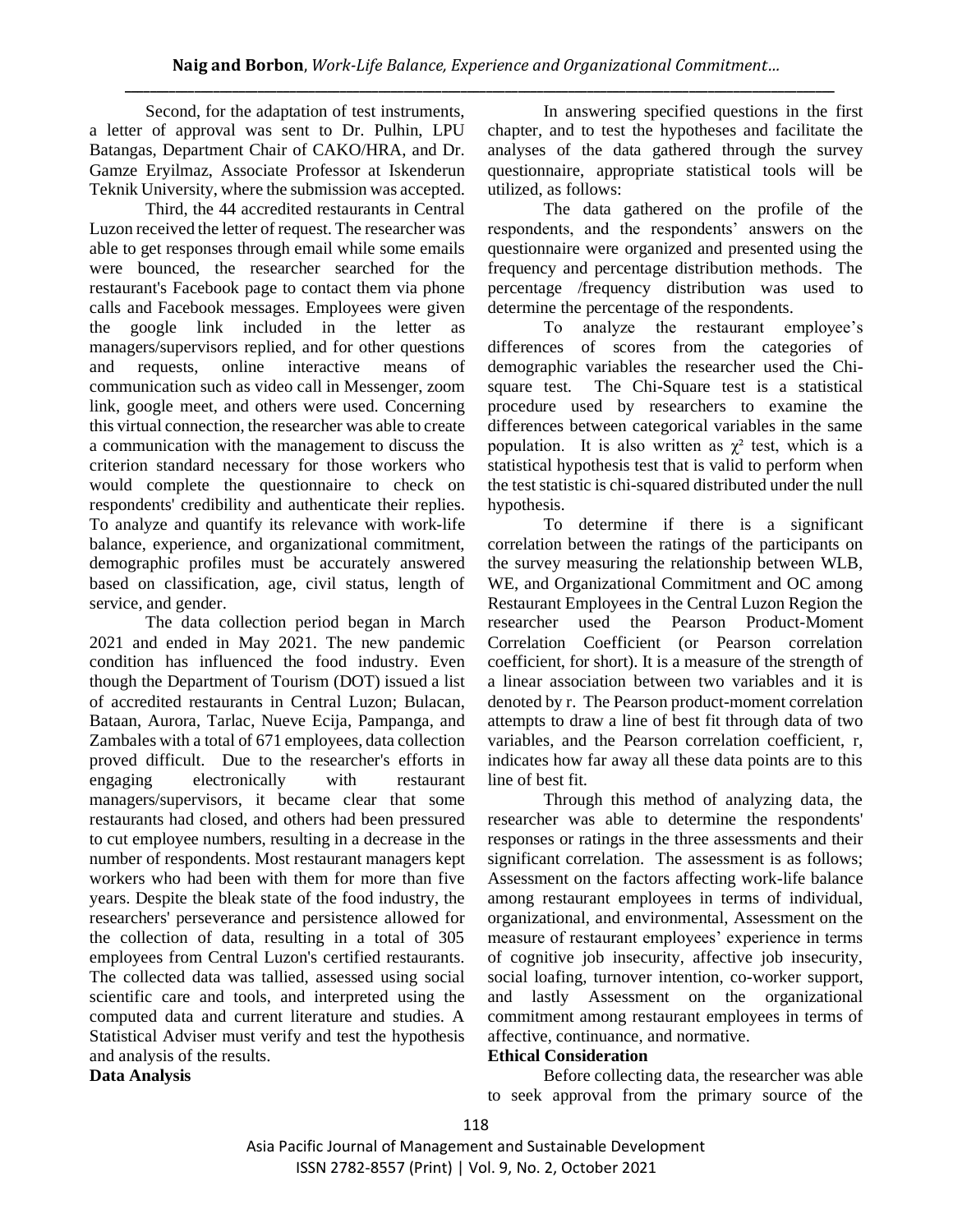instruments used, as well as write letters to respondents and fill out consent forms. This is to guarantee that those who were participated were willing to engage and were well-informed about the study. The researcher assured the participants that any of their responses and identities that remained confidential were only to be used for this study. And lastly, the researcher ensured that the status of the respondents in terms of answering the survey questionnaire was not affected or put into jeopardy.

#### **RESULTS AND DISCUSSION**

#### **Table 1**

#### **Assessment on work-life balance, Work experience and organizational commitment**

*Scale: 3,50-4.00: Strongly Agree (SA); 2.50-3.49: Agree (MA); 1.50- 2.49: Disagree (D); 1.00-1.49: Strongly Disagree (SD)*

|  | Table 1 summarized all the composite means |  |  |  |  |
|--|--------------------------------------------|--|--|--|--|
|--|--------------------------------------------|--|--|--|--|

| <b>Work Life Balance</b>         | CМ   | <b>SD</b> | VI | Rank           |
|----------------------------------|------|-----------|----|----------------|
| Individual Factors               | 3.61 | 0.40      | SА | 1              |
| <b>Organizational Factors</b>    | 3.43 | 0.50      | MA | 2              |
| <b>Environmental Factors</b>     | 2.58 | 0.80      | MA | 3              |
| <b>Cluster Mean</b>              | 3.21 | 0.74      | MA |                |
| Work Experience                  |      |           |    |                |
| Cognitive Job Insecurity         | 3.45 | 0.58      | MА | 2              |
| Affective Job Insecurity         | 2.52 | 0.91      | MA | 3              |
| Social Loafing                   | 2.05 | 0.86      | D  | 5              |
| Turnover Intention               | 2.28 | 0.86      | D  | 4              |
| Co-workers Support               | 3.60 | 0.54      | SА | 1              |
| <b>Cluster Mean</b>              | 3.05 | 0.98      | MA |                |
| <b>Organizational Commitment</b> |      |           |    |                |
| Affective                        | 3.05 | 0.54      | MA | 1              |
| Continuance                      | 2.89 | 0.56      | MA | 3              |
| Normative                        | 2.99 | 0.48      | MA | $\mathfrak{D}$ |
| Cluster Mean                     | 2.98 | 0.53      | MA |                |

among all three variables. It reveals that the cluster means for work-life balance (3.21) Work experience (3.05) while for organizational commitment (2.98)

Among the work-life balance, ranked highest is Individual factors (CM=3.61, SD=0.41 ) followed by organizational factors (CM=3.43, SD=0.50) and ranked least is the environmental factors (CM=2.58, SD0.80).

During the current pandemic, emotionally secure restaurant employees have been able to maintain a work-life balance. They were emotionally secure in the sense that they could create goals on their own. They were able to manage and decide on matters that both parties may benefit from to ensure that the restaurant continues its operation. During the data collection process, it was discovered that while some restaurants in Central Luzon had closed, the majority

were still operating and establishing goals to flex and survive. This will succeed is evidence of goal-oriented individuals. It is a benefit that more experienced restaurant employees are more likely to grasp the scenario since they are more mature and have dealt with a variety of conditions while still coping and setting objectives. Because of the pandemic's influence, restaurant employees were able to focus on a specific goal to establish their true purpose in life wherein at the end of it work-life balance is considered. This has been very noticeable in this generation where goal-oriented individuals are the ones making it to the top. Individual employee expectations of high Work-Life Balance (WLB) and sense of well-being have become vital for any business to ensure improved performance quality, particularly in this era of fierce competition and will for ones' business to survive. In addition, the characteristics of an individual's life are important determinants of their ability to maintain a balance between work and life.

According to Vyas and Shrivastava [10], individual variables impacting work-life balance include work orientation or the degree to which work is a primary emphasis in one's life, as well as psychological qualities such as the desire for accomplishment and a proclivity for work participation. Energy levels are usually ignored, even though they must be taken into account especially in the context of rising demand. They may be related issues such as work-life balance and endurance for coping with conflicting demands that are developing as a result of this increase.

On the other hand, environmental factors ranked the least in factors affecting the work-life balance. This does mean that social activities do not affect the work-life balance, it only proves how individual and organizational factors are deemed more influential. Employees in Central Luzon restaurants choose to be purpose-driven, and this mindset aligns with their motivation to work since they are motivated by their jobs and the organization/business itself. This will eventually lead to a greater rate of satisfaction and, as a result, a better work-life balance.

Furthermore, contemporary concerns such as global crises remain significant in work-life balance. People currently work multiple jobs to make ends meet to survive the economic slump. Balancing work and life is more difficult for someone with a big family and a low income. Aside from the fact that nothing in a pandemic crisis is permanent, and everything is subject to sudden change. As a result of this situation, an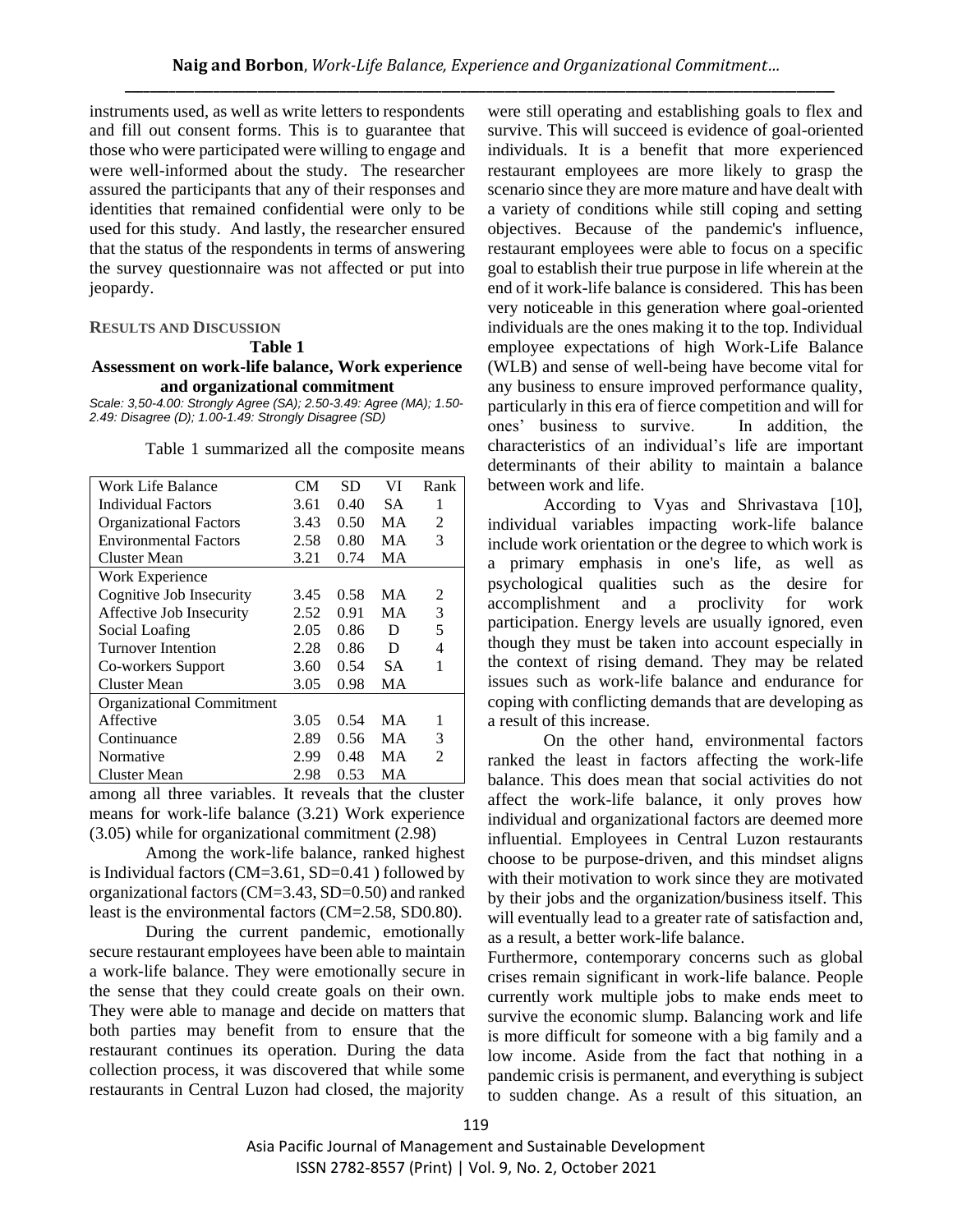unhealthy lifestyle develops, with no work-life balance. Work-life balance was shown to be significantly influenced by social supports and working circumstances [11].

Relatively, on the work experience, ranked highest is the co-worker's support (CM=3.60, SD=0.54) followed cognitive job insecurity (CM=3.45, SD=0.58), affective job insecurity (CM=2.52, SD=0.91), and ranked least is the turnover intention  $(CM=2.28 \text{.} SD=0.86)$  and social loafing  $CM=(2.05,$ SD=0.86). The camaraderie, devotion, compassion, loyalty, and worker collaboration have all been put to the test throughout this pandemic. Restaurant employees, particularly in Central Luzon, work together to address the food industry's worst downturn. At times like this, employers and workers are ready to embrace and support one another in a way that allows them to make decisions that will affect them. Employees' affection and support allow them to construct a strong foundation for achieving their goals.

Despite this optimism, every restaurant employee's capacity to work was questioned, prompting them to either stay or search for work elsewhere. Some restaurants, particularly in Central Luzon, were forced to close, while the majority flexed their muscles to keep going. And within this, the reality that workers' experiences we're able to assist them in coming up with a consistent response to the present scenario opened the way for more committed workers. The determining element was the desire to continue in their professions because of their coworkers' teamwork and fondness for one another. This only shows how the working environment affects the work-life balance of the employees regardless of their job status. Work atmosphere with good friends with whom they can share their problems and issues, as well as the fact that social environmental factors such as demographics influence work-life balance.

Employees' WLB is influenced by perceived workplace support, perceived supervisory emotional support, perceived supervisory instrumental support, perceived coworker emotional support, and perceived familial support, according to the findings of research conducted [12]. The findings may aid managers, professionals, and researchers in gaining a better understanding of the sources of social support that drive work-life balance, as well as the indirect effect of WLB policies on the links between perceived social support sources and WLB.

However, even ranking the least, social loafing is still a factor that needs to be considered. Employers in the restaurant business are aware that resources are constantly transferred because it is a service sector. Sharing tasks is the most efficient way to meet milestones and achieve the company's mission. Social loafing is a stumbling hurdle to the growth of a variety of companies. That is why, despite the pandemic problem, restaurant managers and employees try to work together to deliver standard products and services to the market. The aims for boosting productivity and employee happiness include quality service and collaboration among employees. Relevant research focusing on the essential factors that impact social loafing, on the other hand, is still missing. This professional experience is visible in a variety of ways. According to the findings, perceived organizational politics has a substantial influence on the connection between social loafing and self-concept in a related study.

The favorable association between POP, social loafing behavior, and self-concept are demonstrated in this study. Such knowledge may aid in the critical understanding of withdrawal work behavior and perceived organizational support variables, as well as the scientific task allocation method, feedback system, team orientation, individual differences, and job choice features. All businesses are concerned about productivity and employee satisfaction. This study paper provides companies and supervisors with insights into individual loafing attitudes, self-concept, and organizational politics, as well as recommendations for mitigating their impacts and boosting productivity and employee happiness [13].

Meanwhile for organizational commitment, ranked highest is the affective commitment (CM=3.05.SD=0.54) followed normative commitment (CM=2.99, SD=0.48), and ranked least is the continuance commitment (CM=2.89, SD=0.56).

The food sector, particularly in restaurants, is driven by the fact that some employees remain loyal not just because of the money, but also because of their commitment to remaining and helping the company stand out in the market. Perhaps an employee who is dedicated to the company will appreciate it more and remain devoted to its mission. This thought does not always come true since some other restaurant employees in Central Luzon are under the belief that they must not quit the company because the phrases "Utang na Loob" are somehow linked to it. To overcome such challenges, efforts have been made to establish a connection between employee attitudes and organizationally relevant behaviors. Organizational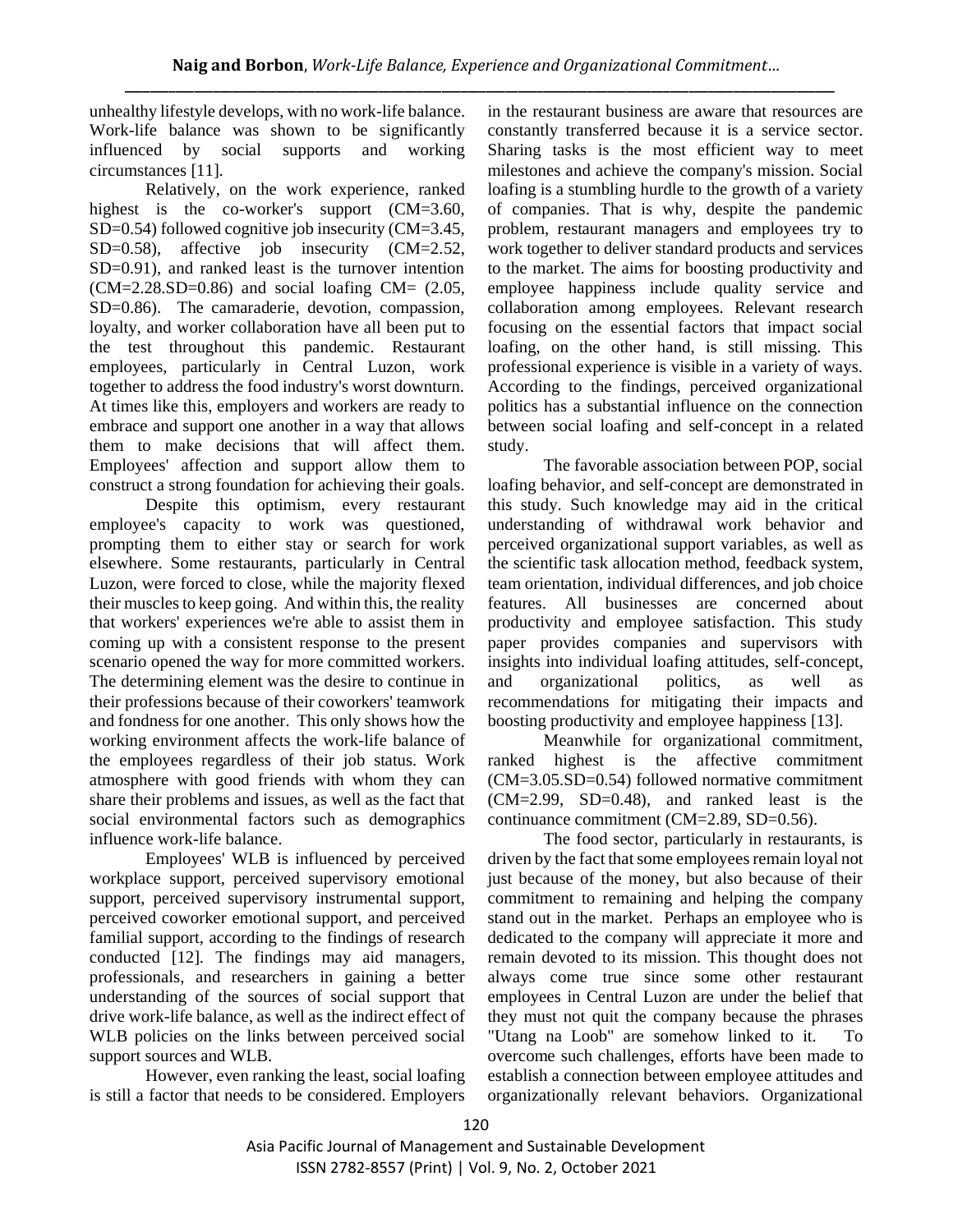engagement is one of the metrics that managers may use to evaluate employees' commitment to the company's goals. On top of it, affective commitment is described as a person's positive feelings toward and willingness to be emotionally attached to a company and among the dependent variables, work satisfaction has a clear positive relationship with organizational commitment. Harita, et al. [14] have performed a study to investigate if perceived organizational support may serve as a moderator in the relationship between emotional commitment and workplace agility. Using regression analysis, it was discovered that perceived organizational support was a positive moderator of the relationship between emotional commitment and workplace agility. According to the findings, management should encourage employees' emotional attachment, shared identification with the company, and involvement in the organization's operations, and management should assist people by providing supervisory assistance; reward and employment conditions; and perceived fairness.

On the other hand, the least in the ranking is the continuance commitment. The term "employees' intention to stay" is commonly used in the workplace. Administrators must recognize the value of their employees, not only motivating them to stay but also discouraging them from looking for a better job elsewhere. It is not a smart idea to look for a new job these days. Those who still have worked are luckier than those who have lost the opportunity to earn a living and live the life they formerly did due to the Covid 19 Pandemic. Regardless of how bad the situation is, certain changes and revisions are almost certain, but having a job is still a need these days. It's not like it used to be when millennials could easily quit their employment and go for new opportunities. Job embeddedness, on the other hand, is a construct that considers the community and organizational dynamics that may keep employees on the job to explain why they chose to stay or quit.

As a result, the current study looked at the connection between off-the-job embeddedness, longterm commitment, and employee retention intentions. The fit and connections component of off-the-job embeddedness, organizational continuing commitment, and intention to remain were found to have a significant positive association in this study. These findings suggest that companies should consider off-the-job embeddedness relationships as well as a continuous organizational commitment when developing programs to impact members' intention to remain decisions [15].

|                   |         | <b>Work Life Balance</b> |                          |                          | <b>Organizational Commitment</b> |                          |                          |
|-------------------|---------|--------------------------|--------------------------|--------------------------|----------------------------------|--------------------------|--------------------------|
| <b>Experience</b> |         | Ind                      | Org                      | Env                      | <b>Affective</b>                 | Continuance              | <b>Normative</b>         |
| Cognitive Job     | r-value | $.462$ <sup>**</sup> )   | $.488$ <sup>(**)</sup> ) | $-0.015$                 | $.367$ <sup>(**)</sup> )         | $.188$ <sup>(**)</sup> ) | $.261$ <sup>(**)</sup> ) |
| Insecurity        | p-value | .000                     | .000                     | .798                     | .000                             | .001                     | .000                     |
| Affective Job     | r-value | .041                     | $.220$ <sup>(**)</sup> ) | $.485$ <sup>(**)</sup> ) | $.397$ <sup>(**)</sup> )         | $.342$ <sup>(**)</sup> ) | $.447$ <sup>(**)</sup> ) |
| Insecurity        | p-value | .475                     | .000                     | .000                     | .000                             | .000                     | .000                     |
| Social Loafing    | r-value | .008                     | .112                     | $.550$ <sup>(**)</sup> ) | $.571$ (**)                      | $.424$ <sup>(**)</sup> ) | $.420$ <sup>(**)</sup> ) |
|                   | p-value | .891                     | .051                     | .000                     | .000                             | .000                     | .000                     |
| Turn Over         | r-value | $-.089$                  | $-.024$                  | $.485$ <sup>(**)</sup> ) | $.299$ <sup>(**)</sup> )         | $.348$ <sup>(**)</sup> ) | $.299$ <sup>(**)</sup> ) |
| Intention         | p-value | .120                     | .675                     | .000                     | .000                             | .000                     | .000                     |
| Co-worker         | r-value | $.312$ <sup>**</sup> )   | $.303$ <sup>(**)</sup> ) |                          | $.139(*)$                        | $.160$ (**)              | $.235$ <sup>(**)</sup> ) |
| Support           |         |                          |                          | $.218$ <sup>(**)</sup> ) |                                  |                          |                          |
|                   | p-value | .000                     | .000                     | .000                     | .015                             | .005                     | .000                     |
| <b>Commitment</b> |         |                          |                          |                          |                                  |                          |                          |
| Affective         | r-value | $.258$ <sup>(**)</sup> ) | $.392$ <sup>(**)</sup> ) | $.480$ <sup>(**)</sup> ) |                                  | $.542$ <sup>(**)</sup> ) | $.545$ <sup>(**)</sup> ) |
|                   | p-value | .000                     | .000                     | .000                     |                                  | .000                     | .000                     |
| Continuance       | r-value | $.224$ <sup>(**)</sup> ) | $.325$ <sup>(**)</sup> ) | $.336$ <sup>(**)</sup> ) | $.542$ <sup>(**)</sup> )         |                          | $.592$ <sup>(**)</sup> ) |
|                   | p-value | .000                     | .000                     | .000                     | .000                             |                          | .000                     |
| Normative         | r-value | $.227$ <sup>(**)</sup> ) | $.382$ <sup>(**)</sup> ) | $.389$ <sup>(**)</sup> ) | $.545$ <sup>(**)</sup> )         | $.592$ <sup>(**)</sup> ) | 1                        |
|                   | p-value | .000                     | .000                     | .000                     | .000                             | .000                     |                          |

| Table 2                                                                                  |
|------------------------------------------------------------------------------------------|
| <b>Correlation Matrix of Work Life Balance, Experience and Organizational Commitment</b> |

*\*Significant at p<.05 (2-tailed); \*\*Significant at p<.01 (2-tailed)*

**Table 2** presents the correlation among the results which denotes that work-life balance has a positive significance among variables about employee experience and organizational commitment.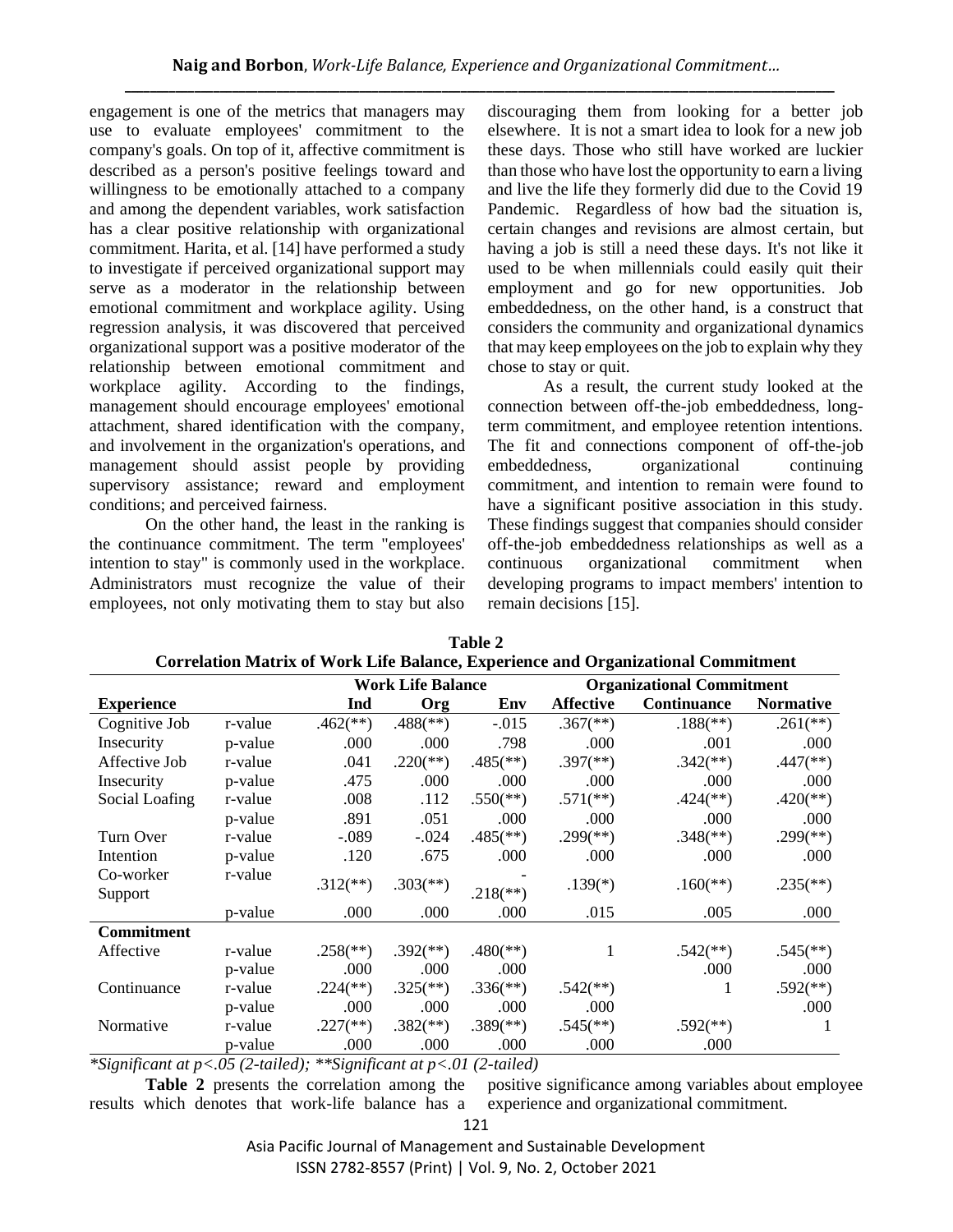Work-life balance is the study of how people manage their time at work and home, taking into account management relationships, family obligations, and other outside interests and hobbies. Employees at Central Luzons' restaurant said they believe in goal planning because it helps them make quick decisions. The learning goal leads to positive processes and results because the performance goal does not always lead to negative processes and outcomes. This concept simplifies work-life balance since employees still have a positive desire in continuing to work despite the pandemic scenario, which eliminates cognitive and emotional job insecurity because having a job is critical for providing stability. These guarantees are articulated in terms of satisfying needs at work to reduce employee turnover, as well as balancing life duties toward family, friends, and other social issues, all of which contribute to all workers' cognitive and affective security. Worklife balance is related to job happiness, and job security is essential in the workplace [16].

Related to this, let us take into consideration the result of this study which signifies low to moderate significance on work-life balance. According to Siddiqi [17], hourly workers in the food industry were the most impacted, losing the most hours and jobs (78 percent), followed by retail workers (68 percent). They've also helped to navigate the uncertainties around the reopening, from front-line service to quick shifts in hours. As a result, restaurant employees in Central Luzon have encountered some difficulties with social loafing, a practice in which employees attempt to avoid responsibilities by claiming to be tired, over fatigued, or overworked as a result of the changes brought about by the current situation, in which everyone and everything is subject to adjustments. Restaurants have a habit of dismissing some of their employees, making life more difficult for others who stayed since they were given additional duties and hours. As a corollary, work-life balance has suffered since it demands changes in how to balance work and personal commitments. Although task, logistical, and interpersonal issues had no direct beneficial influence on perceived social loafing, the effect of these many disagreements, conflicts, and unpleasant feelings on group/team was found to have direct and positive advantages. As employees positively try to retain on their jobs to have these securities of providing their needs the low moderate significance paved on the fact that being overworked, tired and fatigue affects their work life balance.

Another aspect was the fear of losing a job owing to a lack of work experience. The more work experience a person has, the more likely they are to keep their employment, which contributes to good cognitive and emotional security for all restaurant workers in Central Luzon. As they stick to their jobs, they prevent social loafing and turnover, and as they adjust to the changes brought on by the epidemic, they work together to offer coworkers assistance in the end. Economic uncertainty has this favorable link with job insecurity and identity disturbance, but a negative link with psychological well-being. Godinic, et al. [18], in which the endpoint still affects work-life balancer.

 Changes were made, as they would have been during the 2020 pandemic outbreak, and if a person quits their job due to compensation changes, reduced working hours, or coworker conflict, all of these variables have an impact on the individual's work-life balance. The organizational dedication of some restaurant employees is tempered by some self-doubt about whether or not to stay on the job or search for a better one. Staying at work guarantees that their physiological needs are satisfied, not just for themselves but also for their families, resulting in optimism despite low to moderate significance doubts about work experience, which eventually affects organizational commitment.

A low to moderate positive significant relationship exists between work experience and organizational commitment as denoted by the computed R-values ranging from 0.139 to .571 with pvalues less than 0.05 alpha level.

 This signifies that those respondents with low-moderate work experience also have a positive level of organizational commitment. This contributes to the fact that restaurant personnel, particularly managers and supervisors in Central Luzon who have been with the firm for at least 5 years has this security and feeling of loyalty to the company. An employee's commitment to the organization where he works is determined by his level of piety, resilience, and feeling of responsibility [19]. Most especially in this current pandemic situation that makes things unpredictable, even though employees experience is the finest teacher it still denotes the feeling of unsecured. Unsecured in the sense that nothing is permeant in this time of catastrophe wherein the food industry was affected. The other side of it, referring to positivity of having these employees experience, especially in restaurants, creates cognitive job security, which somehow leads to decisions to stay in jobs longer because they are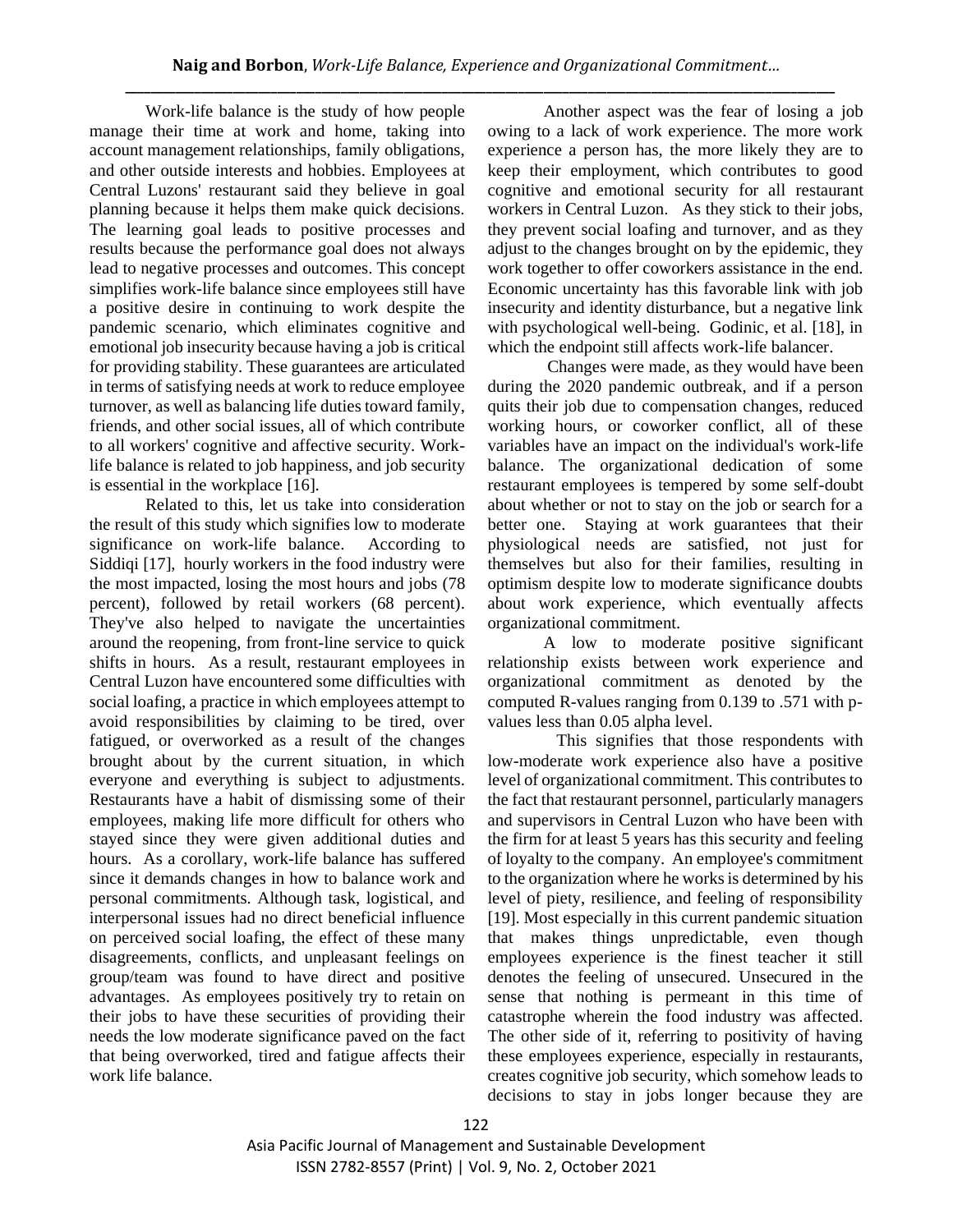thankful that they still have a job, comfortable, happier, and have more self-fulfillment, all of which contribute to effective job security. COVID19 has an impact on employees' perceptions of job security and increases managers' organizational commitment. Filimonau, Derqui, and Matute [20]. Another aspect that motivates employees is a sense of closeness among team members referring to coworkers' support and it is shown through task-sharing that despite this pandemic situation employees were able to understand the scheduling process and division of tasks. Everybody is adjusting to this new normal, and things were not the same that caused employees to think of turn over intention but the end part co-workers support covered these negative thoughts. It was assumed that coworker assistance had a good connection with job satisfaction and a negative association with work stress and the desire to leave. It emphasizes the need for organizations to realize the relevance of colleague support [21]. This sense of organizational support can help to prevent work-family conflict, job fatigue, and employee turnover. Employees like to make decisions that benefit everyone, and they become more understanding at key moments, preserving their loyalty to the company and organizational commitment based on their positive work experience.

Work satisfaction, job engagement, and perceived organizational support have a substantial positive and agreed impact on employees' organizational commitment through affective, continuance, and normative form commitment [22]. It is a new management technique that has piqued the curiosity of scholars, human resource management practitioners, and policymakers alike. While employment attitudes like work satisfaction and turnover intention have been connected to engagement, public management researchers have yet to investigate the influence of organizational images.

Based on the study of Bai and Liu [23], in the relationship between managerial decision and job engagement, the mediatory function of organizational identity and the moderating influence of personorganization value fit. According to the findings, employee career advancement has a significant positive impact on organizational identity and work engagement; employee management decisions have a large positive impact on organizational identity and work engagement; person-organization value fit positively affects the association between career advancement and organizational identification; organizational resourcing has a significant positive

impact on organizational identity and work engagement. Also, one of the most investigated subjects in the realm of organizational behavior is organizational commitment. The primary goal of this research is to see how job engagement, organizational learning, and work environment affect organizational commitment in the higher education sector. Employee engagement has a considerable beneficial effect on organizational commitment, according to the research.

The work environment was also discovered to have a strong positive impact on organizational commitment. Finally, the findings of this research revealed that organizational learning has a considerable positive impact on organizational commitment. These findings provide important insights and recommendations for higher education administrators seeking to learn how to improve organizational commitment among their employees through the implementation of effective human resource practices, which could lead to increased organizational competitiveness and performance [24].

Furthermore, a low positive significant relationship exists between organizational commitment and work-life balance as indicated by the computed Rvalues ranging from .224 to .480 with p-values of less than 0.01 alpha level.

This signifies that those respondents with organizational commitment are also those with worklife balance. Nowadays, the growing disparity between job and family life is a serious concern particularly since that pandemic crisis suddenly came out from the picture. The goal of this research is to investigate the link between employee work-life balance and organizational commitment.

Employees at Central Luzons' restaurant claimed that they believe in goal setting, which helps them make decisions more quickly. Having this thought makes work-life balance easier since they can work not just for money, but also for personal inspiration and professional fulfillment, taking into account various socio-political variables that have a significant impact on the industry. It's a good time to talk about the current pandemic that affects many industries right now that also greatly affects the employees' organizational commitment and how to maintain work-life balance.

Despite being a goal-oriented employee, someone who has these personal and professional aspirations for career satisfaction and adjustments to environmental factors, Central Luzon restaurant employees' deciding point for organizational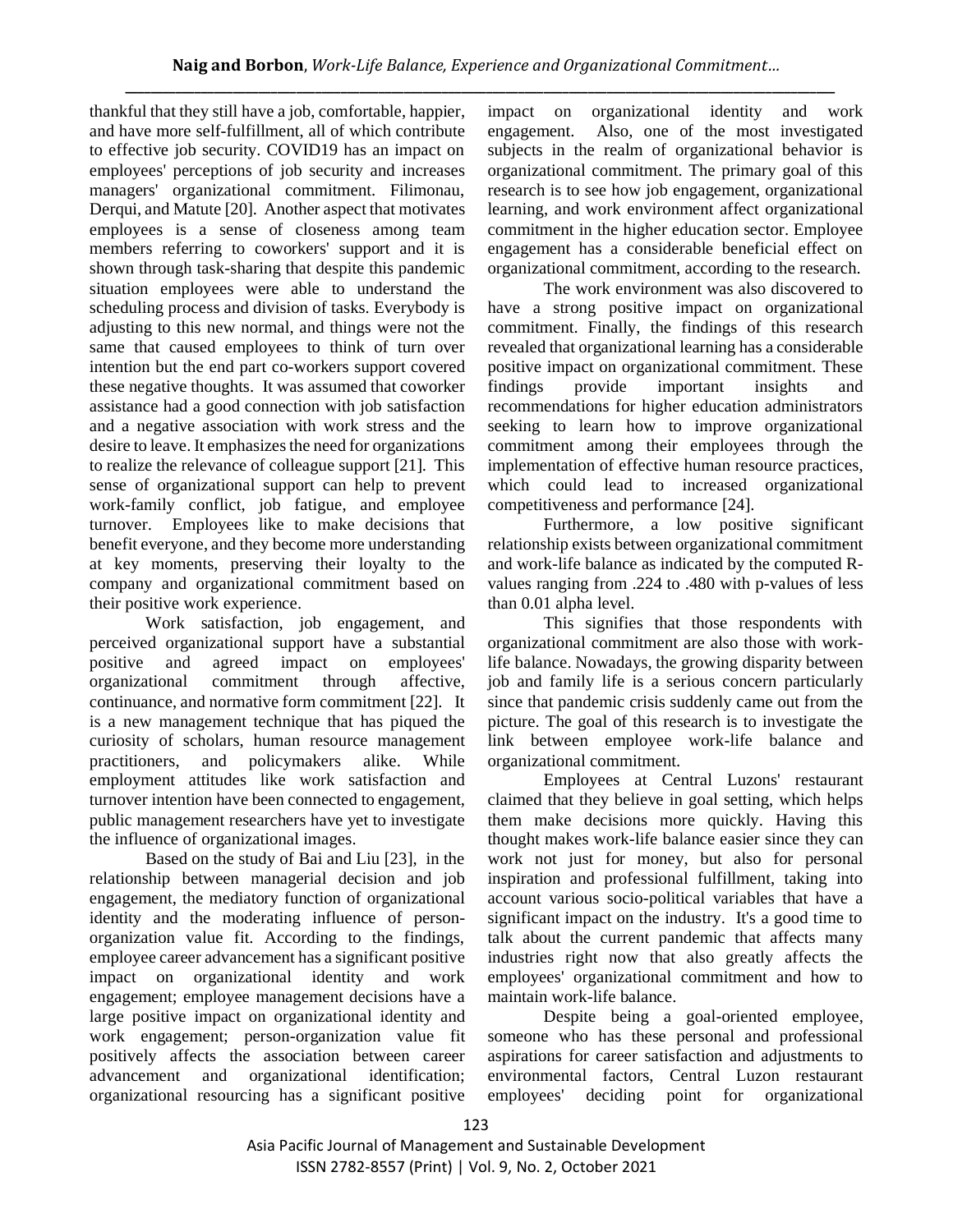commitment is greatly influenced by environmental factors. The way these employees adhere to work-life balance is still influenced by the current situation. Fear of losing a job due to a lack of experience, compensation adjustments, and reduced working hours, as well as no overtime. All of this compensates for the significant losses that these restaurants experience. Some restaurant employees' organizational commitment is accompanied by a small proportion of self-doubt about whether to stay on the job or hunt for a better one. Staying on the work ensures that their physiological demands are met, not only for themselves but also for their family. Plus, if you're married, having a career is very important in this case.

On the other side, there is the question of whether the pay is sufficient to meet fundamental requirements and desires. The effective continuance and normative considerations that every employee must evaluate are now the subjects of organizational commitment. Do these jobs affectionately fill my requirements, is my desire to continue sufficient for a better life, and normative speaks for saying to your boss, "utang na loob," that in this time of crisis, a little understanding means a lot. And whichever option is taken, it has a significant impact on the work-life balance of people as well as organizational dedication.

According to Akter, et al. [25], the data show that a substantial majority of instructors feel that worklife balance improves their level of devotion to their organization. This study provides a clear response to the topic of how work-life balance affects employee loyalty to the business. Companies frequently believe that giving formal organizational assistance on work and family concerns would improve attitudes and behaviors, which will benefit the firm. Also, academics agree that implementing WLB methods improves organizational results and improves employee outcomes such as higher satisfaction and commitment, as well as reduces the likelihood of turnover.

In today's world, balancing work and life is a never-ending issue. Today's global marketplace necessitates unwavering "work-life commitment" in the form of conflicting professional responsibilities. In the context of an organization, maintaining a high level of work-life balance is critical to recruiting and retaining personnel. Professional-life balance is a wellstudied topic that examines how effectively employees' work and personal lives are balanced. Because there is a paucity of literature on work-life balance in context, the study aims to delve deeper into the subject. Given the findings that work-life balance can lead to beneficial organizational outcomes, businesses should place a greater emphasis on employee work-life balance and take steps to assist employees in balancing work and personal lives [26].

Meanwhile, these are a low positive correlation exists between individual factors and cognitive job insecurity  $(r=.462, p<.01)$  as well as co-worker support  $(r=.312, p<.01)$ . A low positive correlation exists between organizational factors and cognitive job insecurity  $(r=.488, p<.01)$ , affective job insecurity  $(r=.220, p<.01)$ , and co-worker support  $(r=.303, p<.01)$ . In addition, a moderate positive correlation exists between environmental factors and affective job insecurity  $(r=.485, p<.01)$ , social loafing  $(r=.550,$ p $<0.01$ ), and turnover intention (r=.485, p $<0.01$ ). However, a low negative correlation exists between an environmental factor and co-worker support (r--.218,  $p<.01$ ).

This essentially means that such individual variables have nothing to do with cognitive job insecurity. Employees at a Central Luzon restaurant were considered as goal-oriented food servers. Even though the food sector is facing a problem as a result of the pandemic crisis, employees continue to have a low positive job-related aim that drives them to do their best with their knowledge, talents, and attitude. As a consequence of their positivity, restaurant staff feels emotionally comfortable, helping them to maintain a healthy work-life balance. This low positive correlation between the individual factor and cognitive jo insecurity of employees made a strong sense of intuition for them to better able to cope with their own emotions and, as a result, better handle circumstances. This simply goes to show that work experience leads to more loyal workers. Employees may develop a better understanding of the company's goal as their experience grows. Working at restaurants for a long period instills a sense of responsibility for sticking to the restaurant's vision and processes. It aims to mastery of abilities and confidence in the face of adversity, maybe because experience is the best teacher.

Employees with greater experience, particularly in restaurants, want to stay in positions longer because they are more comfortable, happy, and self-satisfied. However, in the current situation, when the food business is facing a disaster because of limits imposed by the governing body to safeguard humankind, global restaurants are severely impacted. In terms of annual goal profit, their operation suffered the most significant decline. In this case, it showed that individual characteristics had a minor impact on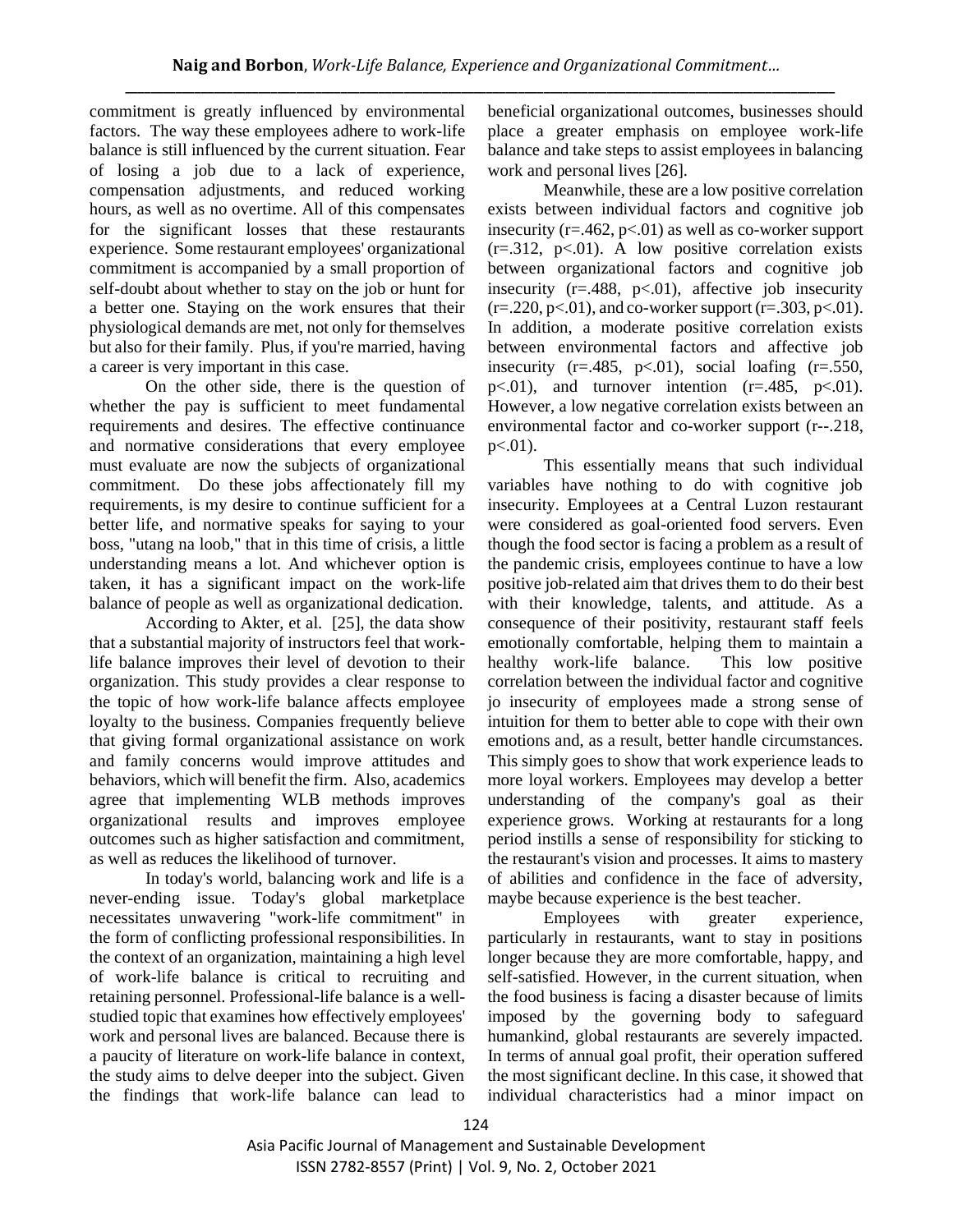cognitive job security since, even if you have a goal in mind, the environment makes a difference. Staying in a job provides cognitive job security well beyond the reality of today's conditions, in which the restaurant's capacity to continue determining whether to keep or dismiss its employees.

The environmental element, on the other hand, has minimal impact on coworker support. Due to the existing scenario, there is a minimal negative connection between environmental factors and coworker support. The current predicament is echoed by the pandemic problem that has hit the food business. The restaurant employees still aspire for optimism via job cooperation, coworker support, and the bosses' determination that everyone will benefit. The current environment necessitates the development and implementation of HR management strategies aimed at attracting and keeping employees in the workplace since this generates human capital and is a critical success factor for businesses. This case study will look at a global business that is a leader in the technology and tourism industries and is significantly reliant on valuable human resources, and whose HR strategy aims to improve the firm's performance in the medium and long term through research, planning, and adaptation [27].



As seen in the figure, organizational commitment, work-life balance, and work experience are connected**.** The hospitality business is regarded as one of the key sources of revenue that has aided in economic growth, and the food and beverage sector is a subset of this business that primarily meets the physiological needs of all people. With this concept comes the ability to provide great food items and services in a variety of ways, including hotels, food chains, cafeterias, casual and fine dining restaurants.

Accredited restaurants, especially in Central Luzon; Bulacan, Bataan, Aurora, Tarlac, Nueva Ecija, Pampanga, and Zambales, never cease fighting the food business battles such as conditions that obstruct their path to prosperity. As in the current circumstance, the COVID 19 has unexpectedly appeared not only in the Philippines but around the world.

As a result, restaurant owners, managers/supervisors, and staff were regarded to be stuck during a hot potato, attempting to survive this food industry disaster. This research was current since it validated the importance of workers' organizational commitment, work-life balance, and work experience.

The term "organizational commitment" refers to an employee's engagement with the company/business and has ramifications for deciding whether or not to continue or end a professional engagement with the firm. Work-life balance is examining how employees manage their time at and away from work, considering management relationships, family commitments, and other outside interests and hobbies. Finally, work experience refers to either a long or short period spent in the workplace to understand the needed standards, as well as the company's vision and goal.

However, if these restaurant employees have the knowledge, abilities, and desire to do certain duties, the company's vision, purpose, and values will be there, preventing them from quitting. When employers and workers recognize how important they are and how the firm meets their emotional, mental, and physical requirements, workers' organizational commitment to the business shines through.

Furthermore, at this time of epidemic, hunting for a new job is not a sensible move unless there are specific grounds for getting dismissed. Those who still have worked are luckier than those who have lost the opportunity to earn a living and live the life they formerly did due to the Covid 19 pandemic. There is a widening divide between work and family life, which is the most pressing worry of days. To whatever extent it would exist, positive work experiences generate a high degree of life-work balance and a higher rate of organizational commitment among restaurant employees, notably in Central Luzon.

**Individual factors affecting work-life balance are directly connected to cognitive job insecurity.** Employees in Central Luzon restaurants were classified as purpose-driven workers. Employees that have acquired learning objectives develop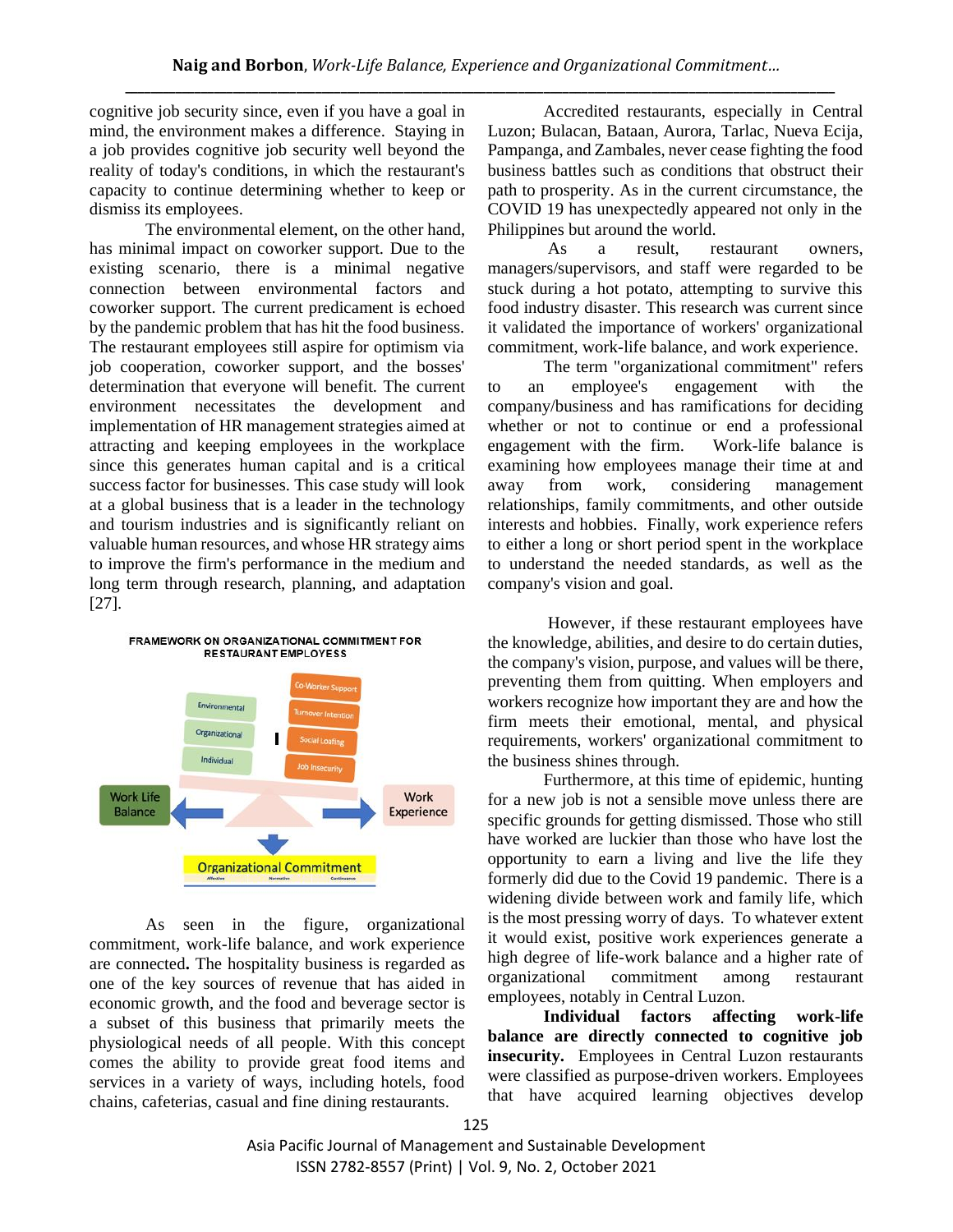construction processes and outcomes, which lead to high-performance objectives. Employees should be able to use emotion to understand how they influence others and balance their personal and professional lives. In this period of severe competition and inevitable circumstances brought about by present events or situations, an employee with this objective and maturity toward work creates individual job performance effectiveness. Individuals learn to make decisions through self-efficacy, in which employees develop new skills that help them solve challenges and achieve work-life balance.

Workers' unique desire to achieve work-life balance is linked to their cognitive job insecurity, demonstrating that work experience leads to more committed employees. According to Sunyer, Sanchez & Pasamar [28] During the length of employment, employees develop a sense of security and trust that their specific requirements are being met, resulting in a positive link of joy and satisfaction in their work-life balance. The more satisfied an individual employee is physically, psychologically, financially, and emotionally the more they develop a good work-life balance, the more they commit to their profession for a longer amount of time to get more work experience.

**Organizational Factors affecting work-life balance are directly connected to cognitive and affective job insecurity**. Once the employees are inspired by the job and the organization itself, this will lead to a higher rate of satisfaction and eventually to a higher work-life balance. To increase employee career happiness and inspiration to the job, managers should provide good components of justice in the workplace such as equity, equality, and need. As soon as employees were able to handle stress and fully satisfied with the organizational support, job commitment is built which greatly affects employees' work-life balance since a positive effect on work performance completely engaged employees in day-to-day work and can perform better in their jobs. There is a positive relationship between engagement and employee performance leads to the fact that highly engaged workers are involved, committed, and absorbed. Highly motivated workers are more likely to be able to strike a healthy work-life balance.

When a person is secured with variables connected to organizational commitment, such as workplace security through programs enforced as organizational support, he or she becomes a wellmotivated employee who is dedicated to excellent performance and job commitment**.** It has been demonstrated that it has a strong link to cognitive job security, with work experience paving the path for more committed personnel. Working in restaurants for a long time instills a feeling of awareness in adhering to the restaurant's vision's expectations and procedures. It strives to mastery of skills and courage in the face of adversity, demonstrating that employee engagement leads to excellent individual and organizational outcomes [29]. The relationship between organizational commitment, cognitive, and affective job insecurity is demonstrated. Employees who have organizational commitment are supported by cognitive job security of keeping their jobs; the more experience employees gain, the more they understand the company's vision, which solidifies job engagement while the negative aspect of affective job insecurity employees has this feeling of fear of losing the job.

**Environmental factors affecting work-life balance are directly connected to affective job insecurity, social loafing, and turnover intention.** A work environment with excellent friends with whom they may communicate their problems and worries, as well as the fact that social-environmental variables such as demographics have an impact on work-life balance [30]. One of the most important technologies nowadays is mobile phones or communication devices, which account for a greater percentage of coming in touch with other people because of technological advancements. The prevalence of Information and Communication Technologies (ICTs) in work settings has transformed the way people behaved, and this has had a significant impact on their work-life balance.

In general, the three components are related; nevertheless, environmental circumstances have a significant impact on employee work-life balance, especially in the present pandemic scenario. Job security is in jeopardy, causing employees to wonder if they will keep their employment or be dismissed. Some behaviors demonstrating a feeling of social commitment, such as assisting coworkers with tasks, contributing to increased productivity, and participating in other collaborative activities, may also influence the likelihood of turnover. This just demonstrates how employees' emotional states influence their intention to leave the organization, particularly those who believe the organization's situation does not meet their needs.

**Co-worker support is directly connected to work-life balance, in general**, To stay up with industry trends, obstacles, and changes, the business itself needs a significant amount of time, compassion,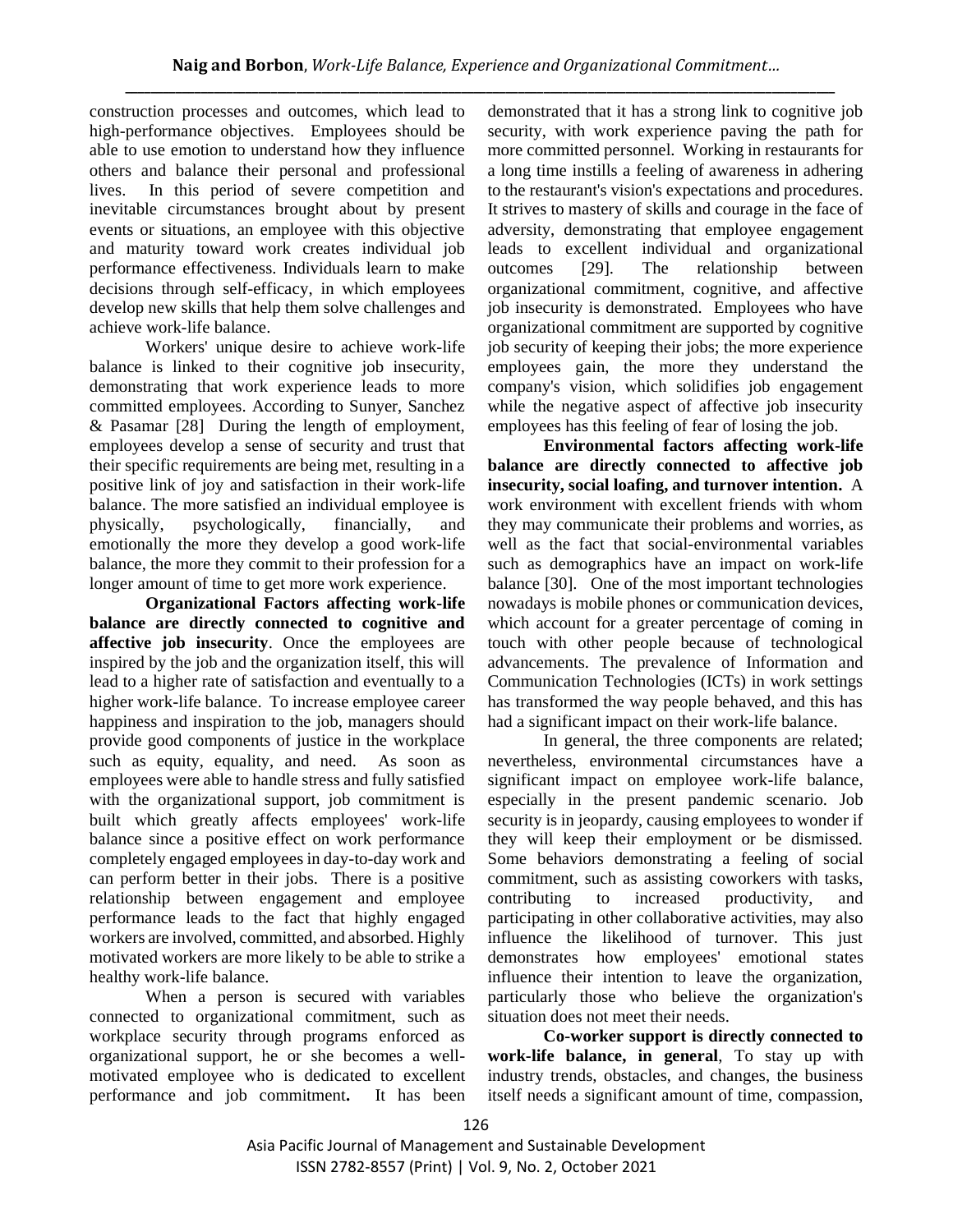devotion, and hard work. Food managers/supervisors, as well as other employees/staff, must be skilled in problem-solving, product innovation, and providing outstanding service. Employee happiness and job stress are improved when there is teamwork and compassion for one another in the workplace. Support from coworkers was found to have a significant relationship with job satisfaction and the desire to leave.

This only goes to illustrate how important coworker support is for achieving work-life balance. Because of the employee's job satisfaction and completeness with their coworkers' responses, a positive relationship was built between the company, the employee, and their customers.

In the color of Psychology, Green is universally associated with nature, linked as it is to grass, plants, and trees. It also represents growth and renewal, being the color of spring and rebirth. With the challenges and difficulties that are complicated an employee or an individual who has survived this disaster, renewal/rebirth enters the picture, resulting in a healthy work-life balance that focuses based on fresh hope in the daily struggle.

Another association is "getting the green light" is to go ahead, giving it an association with acting. Work-life balance refers to the degree to which personal and professional activities are prioritized in an individual's life, as well as the extent to which workrelated activities are prevalent at home. That is, there must be an acceptable balance of self-prioritize, family friendships, social commitments, and job commitments.

Green (and especially dark green) is also associated with money and so represents growth, harmony, and stability. Money, remuneration, and even incentives are all elements that influence an employee's decision to strike a healthier and more productive work-life balance. The continual effort of achieving a balance between one's job or profession and other parts or demands of life, such as family, leisure, and social duties, is known as work/life balance.

While Work Experience is in Orange since it is the color of enthusiasm and emotion. Orange exudes warmth and joy and is considered a fun color that provides emotional strength. It is optimistic and uplifting, adds spontaneity and positivity to life, and encourages social communication and creativity. It is a youthful and energetic color. Work experience is extremely important for personal and professional growth. It acts as a framework and a determining element on how a person's excitement and emotion interact with their workplace.

In summary, Organizational commitment, work-life balance, and work experience are highly significant to the restaurant business and an integral part of each other. Restaurant employees in Central Luzon who are driven by purpose are most likely to achieve a healthier work-life balance. This allows them to be emotionally stable and be much committed to the vision of the company despite the current pandemic situation. This leads to a better career appreciation and decision which does not only aim for compensation but more on personal and professional satisfaction of still having a job. There will also be an adjustment to restaurants planning and marketing strategies to sustain the operation. It has been a rampant condition of making use of the technology. This serves as one of the main environmental factors that can highly affect the work-life balance of employees. Mobile Information Technology Devices can improve the work-life balance but if not utilized responsibly can also cause conflict in the work-life balance.

Work experience plays a vital role in addressing the cognitive job insecurity among restaurant employees in Central Luzon. Their experiences pave a stronger path for a better understanding of the policies of the company and align their purpose to the vision of the company. However, even with enough experience, many of the employees are still influenced by affective job insecurity whereas they become uncertain about their status in the company. Especially in the food industry, the global pandemic scares the employees that they might lose their job, and this can lead to a lower work-life balance. Emotional security among employees is found to be a key factor in maintaining a healthier work-life balance. This helps the restaurant employees become more proactive in dealing with various circumstances especially with the many concerns related to the pandemic the world is facing. This only shows how important character is in determining one's ability to maintain a balance between work and life. And, with this, the fact that restaurant workers' previous experiences may help them come up with a consistent reaction to the current situation paved the way for more committed employees, the desire to stay in their jobs because of their coworkers' collaboration and affection for one another was the deciding factor. This just demonstrates how the work-life balance is influenced by the working environment.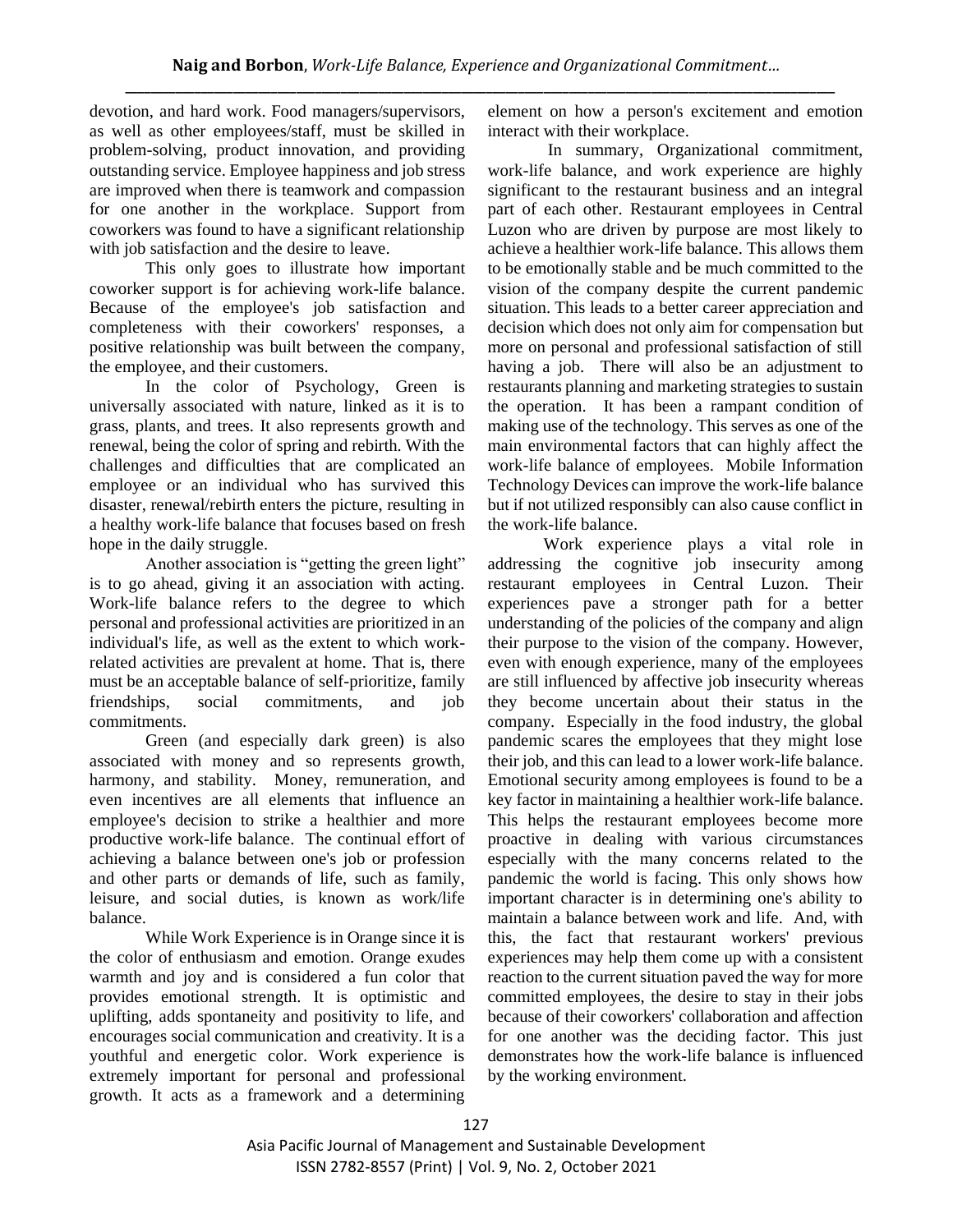Organizational commitment has been found out to be a game-changer as well in determining the work-life balance among the employees. The food industry, particularly restaurants, is motivated by the reality that some employees stay loyal not just because of the money, but also because of their desire to stay and help the company stand out in the market. Perhaps a dedicated employee will value the organization more and remain committed to its goals which leads to a better work-life balance.

Work-life balance among employees can also be assessed by the employees' experience and organizational commitment when grouped according to the job position. It has been found out that employees regardless of the position shared the same view about the importance of work-life balance. Also, employees believe that the organizational factor applies to all where employees work not only for financial gain but also for personal fulfillment and professional happiness. However, results also imply that the higher the post, the higher the level of job security among employees which is also a factor in establishing a healthier work-life balance.

The study has found a correlation between work experience and organizational commitment, as similar in the study of Carabaran and Borbon [31] who suggests further improvement on flexible working hours and flexible working arrangements, to prioritize productivity over working hours, regular job performance evaluations, and the provision of childcare services. This signifies that those respondents with higher work experience have also higher levels of organizational commitment and cognitive and affective job security which further results in a healthier worklife balance of restaurant employees in Central Luzon.

## **CONCLUSION AND RECOMMENDATION**

Work-Life balance has multiple factors to be addressed. The majority of the respondents are emotionally secured and inspired by the job and the organization itself which leads to a higher rate of satisfaction and eventually to higher work-life balance. The majority of the experienced restaurant employees were committed and has higher cognitive job security, lower affective job insecurity, positive response to social loafing, lower turn-over intention, and higher coworker support. It can be concluded in the organizational commitment that the higher the position, the higher the organizational commitment; the higher the work experience, the higher the cognitive job security; and the longer the duration of rendered

service, the higher the work-life balance. In connection with the organizational commitment, it can also be concluded that the higher the position, the higher the organizational commitment; the higher the work experience, the higher the cognitive job security; and the longer the duration of rendered service, the higher the work-life balance. Researchers were able to propose a framework based on the result of the study.

For younger employees to be more engaged with the firm, employers may establish a more suitable atmosphere. Incorporate gender awareness into the company's rules and guidelines as well. Human Resources may address employee concerns to provide a sense of belonging for all workers, regardless of position or industry, and evaluate workers, particularly those who are already married, to improve their emotional aspects and contribute to work-life balance. Management may provide additional programs, learning, and development to help employees develop the skills they need for career advancement, job security, and collaboration amongst and among coworkers, independent of their job title, years of service, gender preference, or work performance. Conduct a further study on social loafing and its impact on employees, as well as other issues that may lead to poor work-life balance among food sector employees.

## **REFERENCES**

- [1] The American Institutes of Stress (2019), 42 Worrying Workplace Stress Statistics. Retrieved from: <https://bit.ly/3AinSUC>
- [2] Hancer, M., & George, R. T. (2003). Job satisfaction of restaurant employees: An empirical investigation using the Minnesota Satisfaction Questionnaire. *Journal of Hospitality & Tourism Research*, *27*(1), 85-100.
- [3] Philippine Statistics Office (2015) Employment Situation in April 2015 Retrieved from:<https://bit.ly/3lkUAkh>
- [4] Nacpil, L. E., & Lacap, J. P. G. (2018). Job Satisfaction and Organizational Commitment: The Case of Employees of a Government Agency in Region III, Philippines. *Journal of Business Management*, *1*(1), 1-14.
- [5] Watson R. (2015) Quantitative Research. *Nurs Stand.* 29(31):44-8. DOI: 10.7748/ns. 29.31.44.e8681. PMID: 25828021
- [6] Bhandari, P. (2020) An Introduction to Qualitative Research, Retrieved from [https://www.scribbr.com/methodology/qualitative](https://www.scribbr.com/methodology/qualitative-research/)[research/](https://www.scribbr.com/methodology/qualitative-research/)
- [7] Kumarasamy, M. M., Pangil, F., & Mohd Isa, M. F. (2015). Individual, organizational and environmental factors affecting work-life balance. *Asian Social Science*, *11*(25), 111-123[.https://doi.org/10.5539/ass.v11n25p111](https://doi.org/10.5539/ass.v11n25p111)